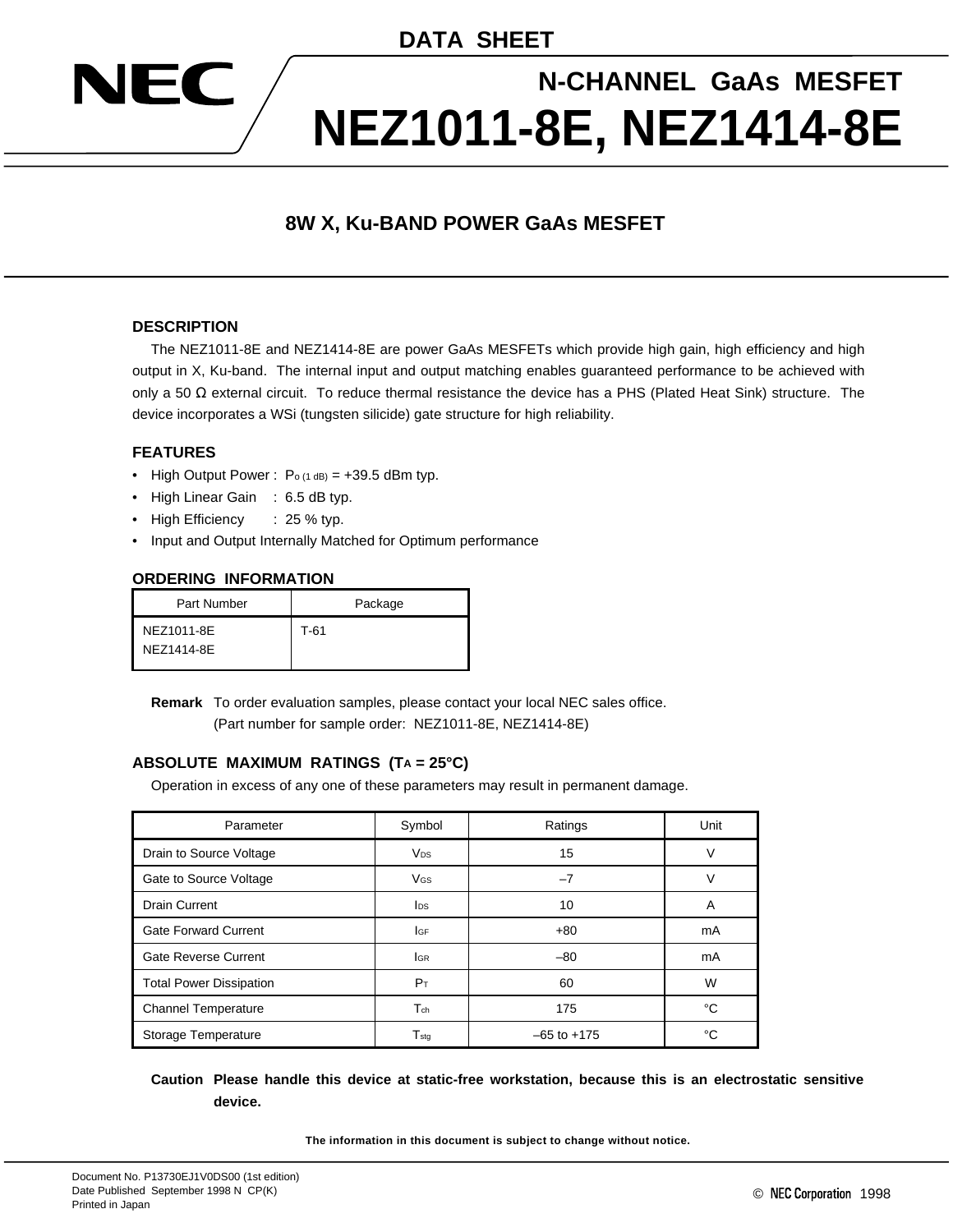#### **RECOMMENDED OPERATING LIMITS**

| Characteristics                 | Symbol          | <b>Test Condition</b> | MIN. | TYP. | MAX.   | Unit |
|---------------------------------|-----------------|-----------------------|------|------|--------|------|
| Drain to Source Voltage         | V <sub>DS</sub> |                       | 9.0  | 9.0  | 9.0    |      |
| Gain Compression                | Gcomp           |                       |      |      | 3      | dB   |
| <b>Channel Temperature</b>      | $T_{ch}$        |                       |      |      | $+130$ | °C   |
| Gate Resistance <sup>Note</sup> | R <sub>g</sub>  |                       | 25   | 50   | 50     | Ω    |

**Note** Rg is the series resistance between the gate supply and the FET gate.

## **[NEZ1011-8E] ELECTRICAL CHARACTERISTICS (TA = 25°C)**

| Characteristics                                          | Symbol                 | <b>Test Conditions</b>                                    | MIN.   | TYP.   | MAX.   | Unit            |
|----------------------------------------------------------|------------------------|-----------------------------------------------------------|--------|--------|--------|-----------------|
| <b>Saturated Drain Current</b>                           | <b>l</b> pss           | $V_{DS} = 1.5 V$ , $V_{GS} = 0 V$                         | 2.8    | 6.0    | 10.0   | A               |
| Pinch-off Voltage                                        | $V_{p}$                | $V_{DS} = 2.5 V$ , $I_{DS} = 40 mA$                       | $-3.0$ | $-1.3$ | $-0.5$ | V               |
| Gate to Drain Breakdown Voltage                          | <b>BV<sub>GD</sub></b> | $ISD = 40 \text{ mA}$                                     | 15     | 18     |        | $\vee$          |
| Thermal Resistance                                       | $R_{th}$               | Channel to Case                                           |        | 2.0    | 2.5    | °C/W            |
| Linear Gain                                              | GL                     | $f = 10.7, 11.2, 11.7$ GHz                                | 6.0    | 6.5    |        | dB              |
| Output Power at 1 dB Gain Comp.                          | $Po$ (1 dB)            | $V_{DS} = 9.0 V$<br>$\text{los} = 2.0 \text{ A (RF OFF)}$ | 38.5   | 39.5   |        | dB <sub>m</sub> |
| Drain Current at 1 dB Gain Comp.                         | DS(1 dB)               | $R_q = 100 \Omega$                                        |        | 3.0    | 4.0    | A               |
| Power Added Efficiency at 1 dB<br>Gain Compression Point | $\eta$ add (1 dB)      |                                                           |        | 25     |        | $\%$            |
| 3rd Order Intermodulation<br><b>Distortion</b>           | IM <sub>3</sub>        | $P_{\text{out}} = +35$ dBm (2 tone)                       |        | $-40$  |        | dBc             |

## **[NEZ1414-8E] ELECTRICAL CHARACTERISTICS (TA = 25°C)**

| Characteristics                                                 | Symbol                 | <b>Test Conditions</b>                                    | MIN.   | TYP.   | MAX.   | Unit   |
|-----------------------------------------------------------------|------------------------|-----------------------------------------------------------|--------|--------|--------|--------|
| <b>Saturated Drain Current</b>                                  | <b>l</b> pss           | $V_{DS} = 1.5 V$ , $V_{GS} = 0 V$                         | 2.8    | 6.0    | 10.0   | A      |
| Pinch-off Voltage                                               | $V_{p}$                | $V_{DS} = 2.5 V$ , $I_{DS} = 40 mA$                       | $-3.0$ | $-1.3$ | $-0.5$ | $\vee$ |
| Gate to Drain Breakdown Voltage                                 | <b>BV<sub>GD</sub></b> | $I_{GD} = 40 \text{ mA}$                                  | 15     | 18     |        | V      |
| <b>Thermal Resistance</b>                                       | $R_{th}$               | Channel to Case                                           |        | 2.0    | 2.5    | °C/W   |
| Linear Gain                                                     | G∟                     | $f = 14.0$ to 14.5 GHz                                    | 6.0    | 6.5    |        | dB     |
| Output Power at 1 dB Gain Comp.                                 | $Po$ (1 dB)            | $V_{DS} = 9.0 V$<br>$\text{los} = 2.8 \text{ A (RF OFF)}$ | 38.5   | 39.5   |        | dBm    |
| Drain Current at 1 dB Gain Comp.                                | DS(1 dB)               | $R_q = 50 \Omega$                                         |        | 3.0    | 4.0    | A      |
| Power Added Efficiency at 1 dB<br><b>Gain Compression Point</b> | $\eta$ add (1 dB)      |                                                           |        | 25     |        | $\%$   |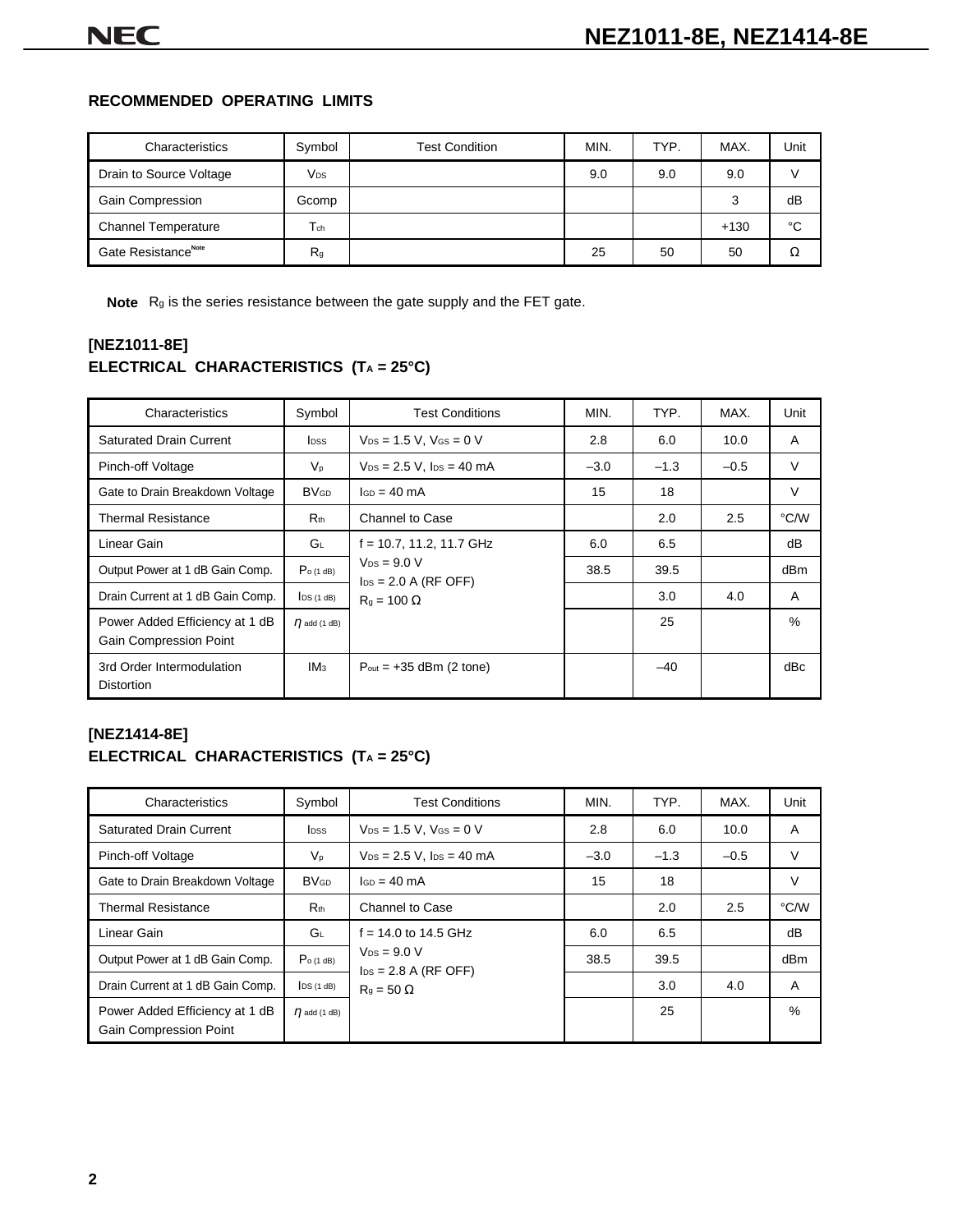## **[NEZ1011-8E] TYPICAL CHARACTERISTICS (TA = 25°C)**

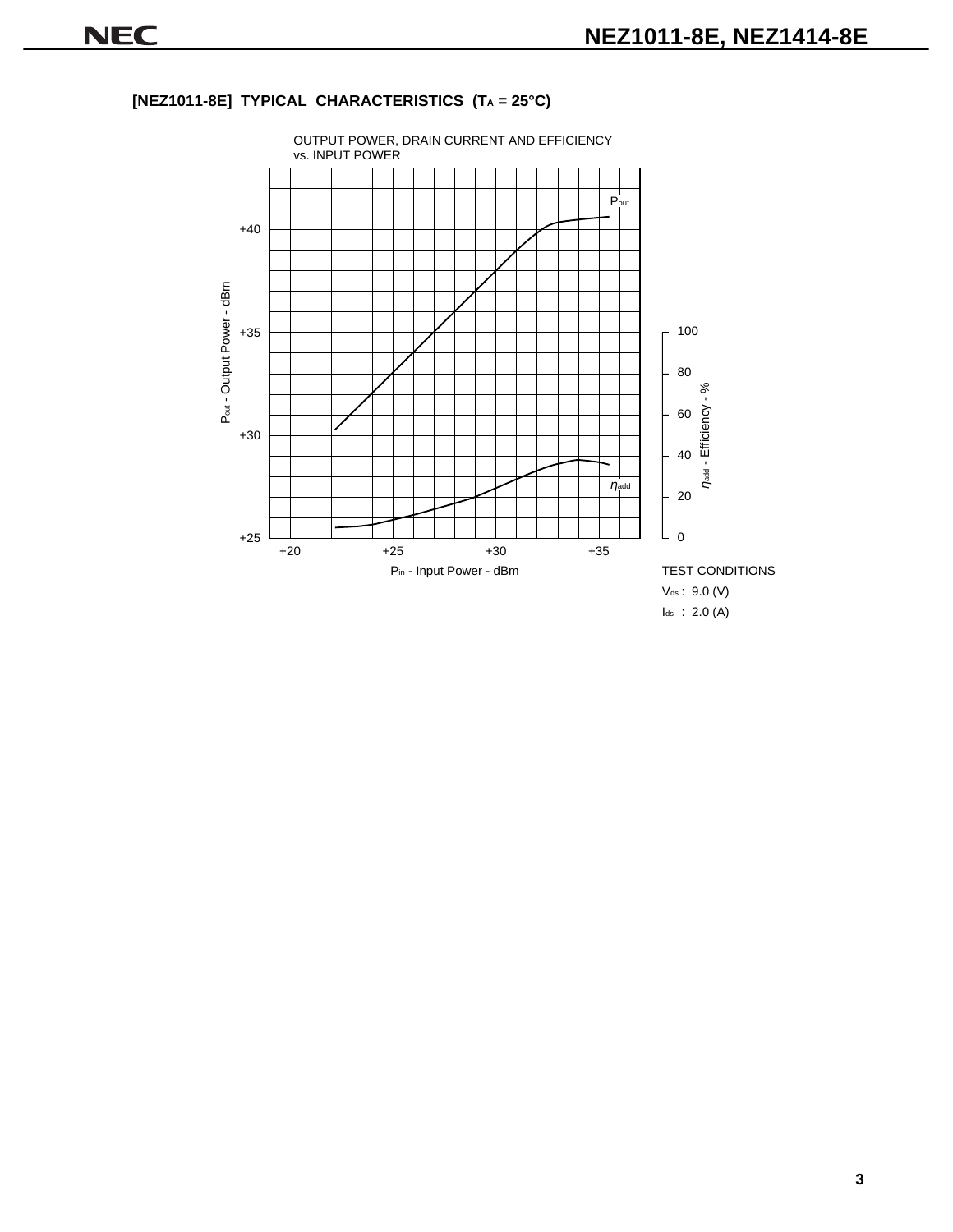## **[NEZ1011-8E] TYPICAL S-PARAMETERS**

| $V_{ds} = 9.0 V$ , $I_{ds} = 2.0 A$      | Marker |
|------------------------------------------|--------|
| START 9.5 GHz, STOP 13 GHz, STEP 100 MHz | 1:10.7 |





1: 10.7 GHz 2: 11.7 GHz







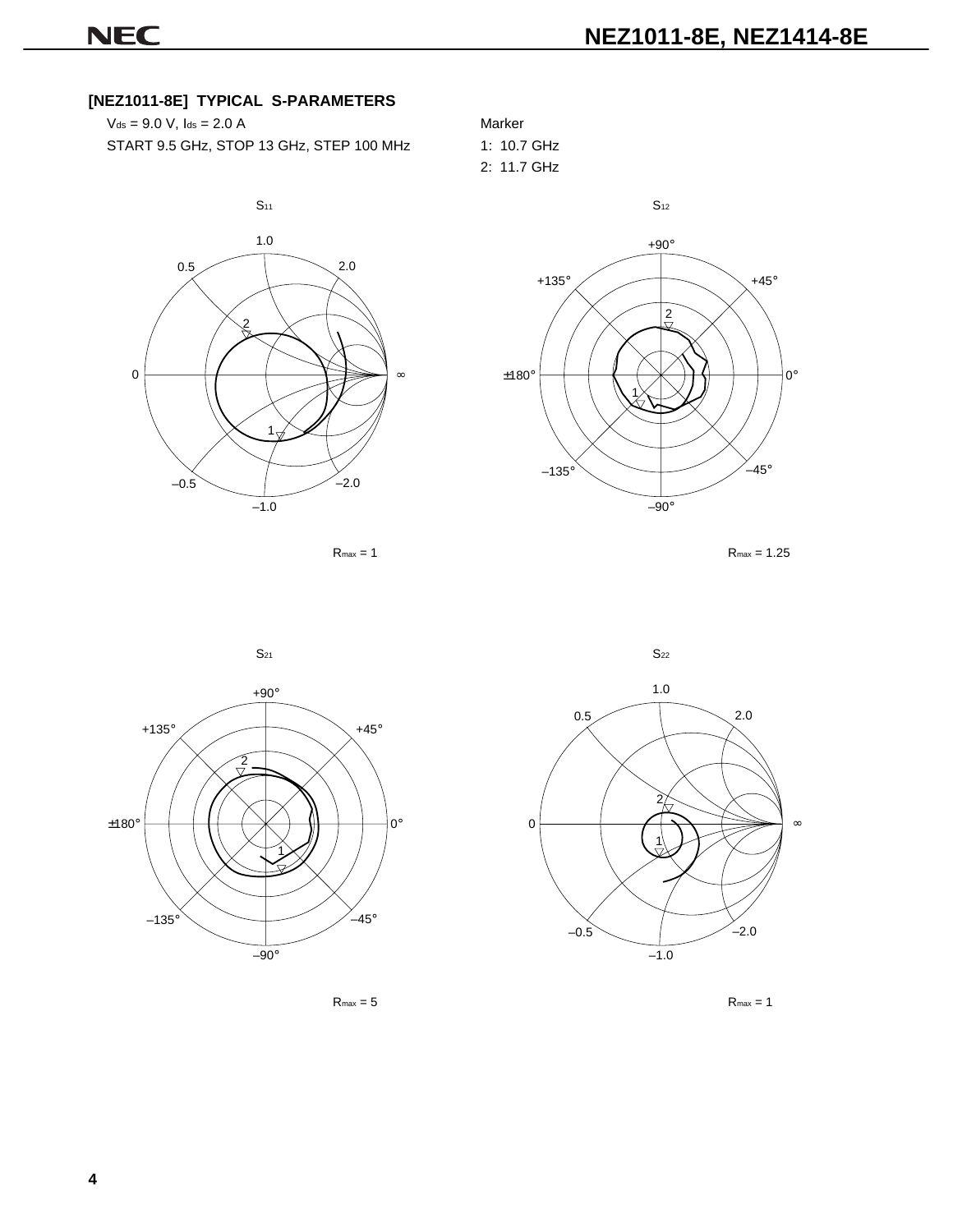## **[NEZ1011-8E] TYPICAL S-PARAMETERS**

MAG. AND ANG.

 $V_{ds} = 9.0 V$ ,  $I_{ds} = 2.0 A$ 

| FREQUENCY | S <sub>11</sub> |                 | $S_{12}$ |                 | $S_{21}$ |                 | $S_{22}$ |                 |
|-----------|-----------------|-----------------|----------|-----------------|----------|-----------------|----------|-----------------|
| GHz       | MAG.            | ANG.            | MAG.     | ANG.            | MAG.     | ANG.            | MAG.     | ANG.            |
|           |                 | $(\text{deg.})$ |          | $(\text{deg.})$ |          | $(\text{deg.})$ |          | $(\text{deg.})$ |
| 9.50      | 0.727           | 29.554          | 0.061    | 49.394          | 2.416    | 101.075         | 0.123    | 16.609          |
| 9.60      | 0.717           | 19.366          | 0.061    | 32.211          | 2.379    | 85.352          | 0.154    | 3.506           |
| 9.70      | 0.707           | 10.017          | 0.062    | 16.953          | 2.297    | 69.447          | 0.184    | $-7.383$        |
| 9.80      | 0.697           | 1.221           | 0.066    | 3.572           | 2.194    | 54.428          | 0.207    | $-16.617$       |
| 9.90      | 0.681           | $-7.330$        | 0.064    | $-16.830$       | 2.182    | 40.517          | 0.228    | $-25.262$       |
| 10.0      | 0.669           | $-15.631$       | 0.067    | $-25.967$       | 2.159    | 25.306          | 0.245    | $-33.785$       |
| 10.1      | 0.651           | $-23.940$       | 0.068    | $-42.735$       | 2.157    | 9.631           | 0.258    | $-41.160$       |
| 10.2      | 0.633           | $-31.970$       | 0.070    | $-54.626$       | 2.113    | $-3.713$        | 0.268    | $-48.333$       |
| 10.3      | 0.615           | $-40.075$       | 0.071    | $-65.648$       | 2.124    | $-17.972$       | 0.277    | $-55.412$       |
| 10.4      | 0.600           | $-48.156$       | 0.076    | $-80.522$       | 2.160    | $-31.941$       | 0.284    | $-63.112$       |
| 10.5      | 0.590           | $-57.169$       | 0.077    | $-94.352$       | 2.168    | $-46.564$       | 0.286    | $-71.222$       |
| 10.6      | 0.575           | $-66.560$       | 0.079    | $-108.905$      | 2.194    | $-61.585$       | 0.281    | $-79.151$       |
| 10.7      | 0.563           | $-76.461$       | 0.082    | $-122.327$      | 2.225    | $-76.377$       | 0.271    | $-87.488$       |
| 10.8      | 0.547           | $-87.670$       | 0.085    | $-137.200$      | 2.283    | $-91.375$       | 0.258    | $-96.273$       |
| 10.9      | 0.529           | $-99.371$       | 0.086    | $-150.698$      | 2.355    | $-107.667$      | 0.240    | $-105.618$      |
| 11.0      | 0.504           | $-112.403$      | 0.089    | $-164.614$      | 2.383    | $-123.937$      | 0.214    | $-116.124$      |
| 11.1      | 0.472           | $-126.595$      | 0.094    | 177.842         | 2.383    | $-140.142$      | 0.184    | $-128.678$      |
| 11.2      | 0.441           | $-141.927$      | 0.094    | 162.856         | 2.419    | $-156.755$      | 0.149    | $-142.948$      |
| 11.3      | 0.401           | $-158.639$      | 0.100    | 146.114         | 2.441    | $-173.945$      | 0.112    | $-161.741$      |
| 11.4      | 0.371           | $-177.181$      | 0.100    | 129.091         | 2.418    | 168.826         | 0.080    | 169.285         |
| 11.5      | 0.341           | 161.832         | 0.098    | 112.914         | 2.399    | 151.919         | 0.068    | 122.798         |
| 11.6      | 0.326           | 140.637         | 0.099    | 96.568          | 2.355    | 134.838         | 0.087    | 79.892          |
| 11.7      | 0.327           | 118.354         | 0.092    | 80.503          | 2.292    | 118.389         | 0.123    | 53.880          |
| 11.8      | 0.338           | 97.661          | 0.093    | 65.329          | 2.258    | 101.371         | 0.166    | 36.764          |
| 11.9      | 0.362           | 79.871          | 0.091    | 50.589          | 2.198    | 84.496          | 0.208    | 23.286          |
| 12.0      | 0.391           | 63.483          | 0.085    | 35.117          | 2.152    | 68.413          | 0.250    | 11.758          |
| 12.1      | 0.420           | 49.351          | 0.097    | 19.695          | 2.081    | 53.466          | 0.289    | 1.857           |
| 12.2      | 0.451           | 35.770          | 0.084    | 4.460           | 2.062    | 33.009          | 0.324    | $-8.099$        |
| 12.3      | 0.473           | 23.977          | 0.091    | $-12.616$       | 2.009    | 20.173          | 0.355    | $-17.427$       |
| 12.4      | 0.505           | 12.820          | 0.091    | $-26.785$       | 1.761    | 7.324           | 0.384    | $-26.354$       |
| 12.5      | 0.524           | 1.167           | 0.074    | $-47.445$       | 1.885    | $-10.696$       | 0.406    | $-36.071$       |
| 12.6      | 0.542           | $-10.274$       | 0.079    | $-62.095$       | 1.943    | $-26.022$       | 0.429    | $-45.862$       |
| 12.7      | 0.558           | $-21.957$       | 0.070    | $-81.900$       | 1.730    | $-43.492$       | 0.450    | $-55.707$       |
| 12.8      | 0.568           | $-33.558$       | 0.061    | $-99.035$       | 1.669    | $-65.419$       | 0.469    | $-65.401$       |
| 12.9      | 0.577           | -44.917         | 0.068    | $-104.322$      | 1.711    | $-83.874$       | 0.483    | $-75.637$       |
| 13.0      | 0.580           | $-56.927$       | 0.057    | $-122.085$      | 1.435    | $-101.076$      | 0.496    | $-85.711$       |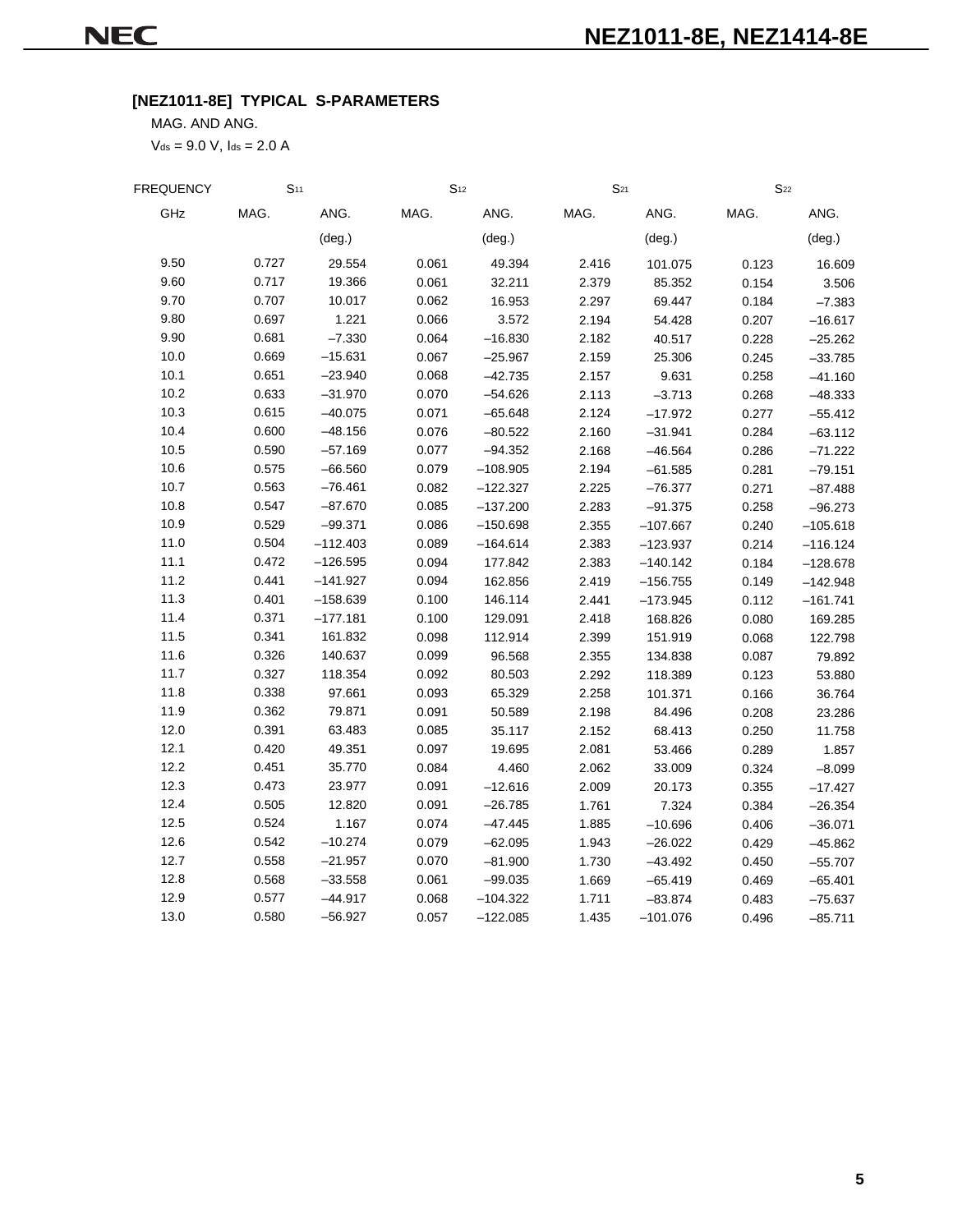## OUTPUT POWER, DRAIN CURRENT AND EFFICIENCY vs. INPUT POWER  $\frac{1}{P_\mathsf{out}}$  $+40$ Pout - Output Power - dBm Pout - Output Power - dBm 100 +35 80 add - Efficiency - % 60 +30 40  $\eta$ add -  $\blacksquare$ 20  $\eta$ add L.  $\overline{0}$  $+25$   $-$ <br> $+20$ +20 +25 +30 +35 P<sub>in</sub> - Input Power - dBm TEST CONDITIONS Vds : 9.0 (V) Ids : 2.8 (A)

## **[NEZ1414-8E] TYPICAL CHARACTERISTICS (TA = 25°C)**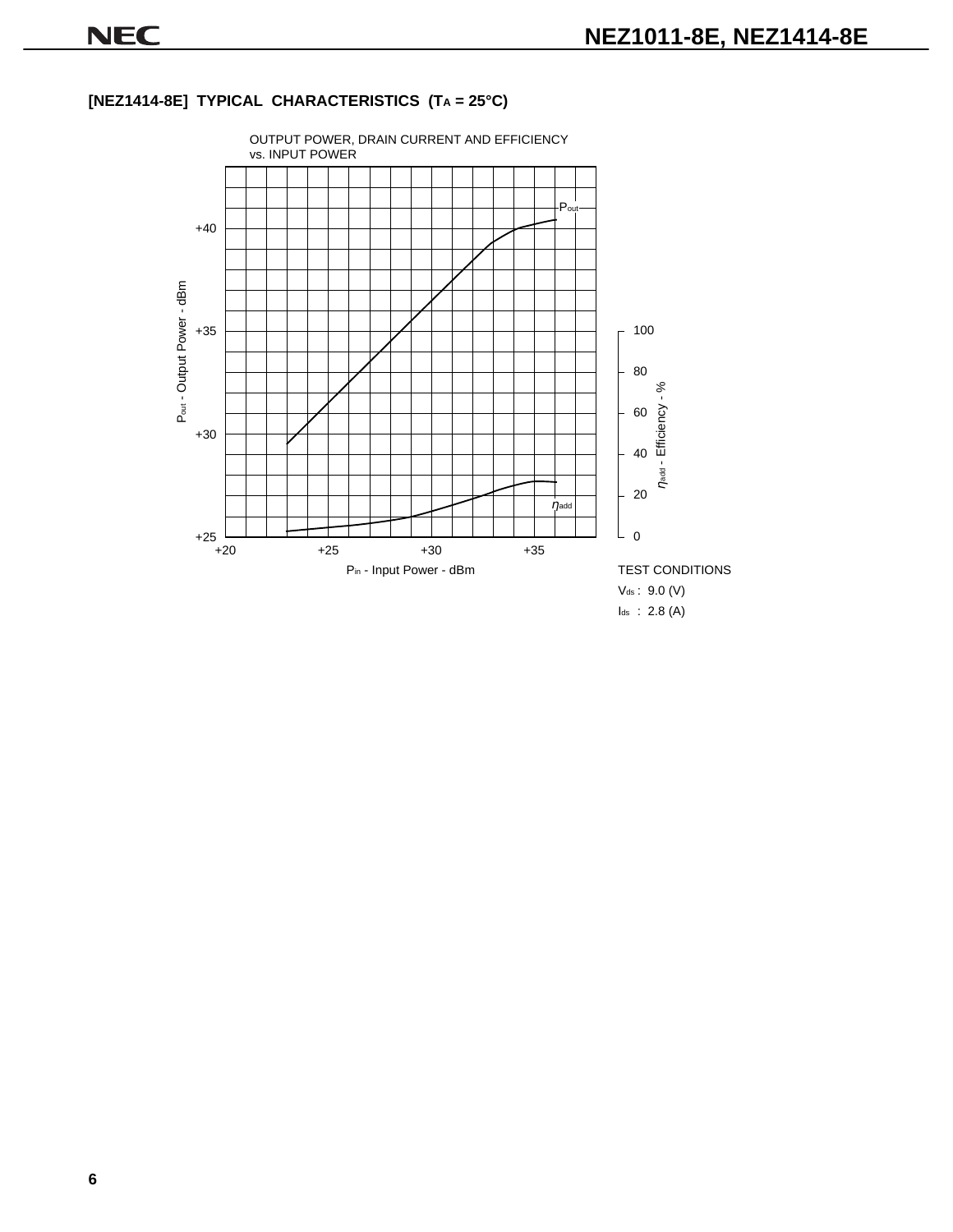+90°

 $+135^\circ$   $+45^\circ$ 

#### **[NEZ1414-8E] TYPICAL S-PARAMETERS**

 $V_{ds} = 9.0 V$ ,  $I_{ds} = 2.8 A$  Marker START 12.5 GHz, STOP 16 GHz, STEP 100 MHz 1: 14.0 GHz



 $\pm 180^\circ$   $\leftarrow$   $\leftarrow$   $\leftarrow$   $\leftarrow$   $\leftarrow$   $\leftarrow$   $\leftarrow$   $\leftarrow$   $\leftarrow$   $\leftarrow$   $\leftarrow$   $\leftarrow$   $\leftarrow$   $\leftarrow$   $\leftarrow$   $\leftarrow$   $\leftarrow$   $\leftarrow$   $\leftarrow$   $\leftarrow$   $\leftarrow$   $\leftarrow$   $\leftarrow$   $\leftarrow$   $\leftarrow$   $\leftarrow$   $\leftarrow$   $\leftarrow$   $\leftarrow$   $\leftarrow$   $\leftarrow$   $\leftarrow$   $\leftarrow$   $\leftarrow$   $\leftarrow$   $-135^\circ$ –90°  $-45^\circ$ 2

2: 14.5 GHz









**7**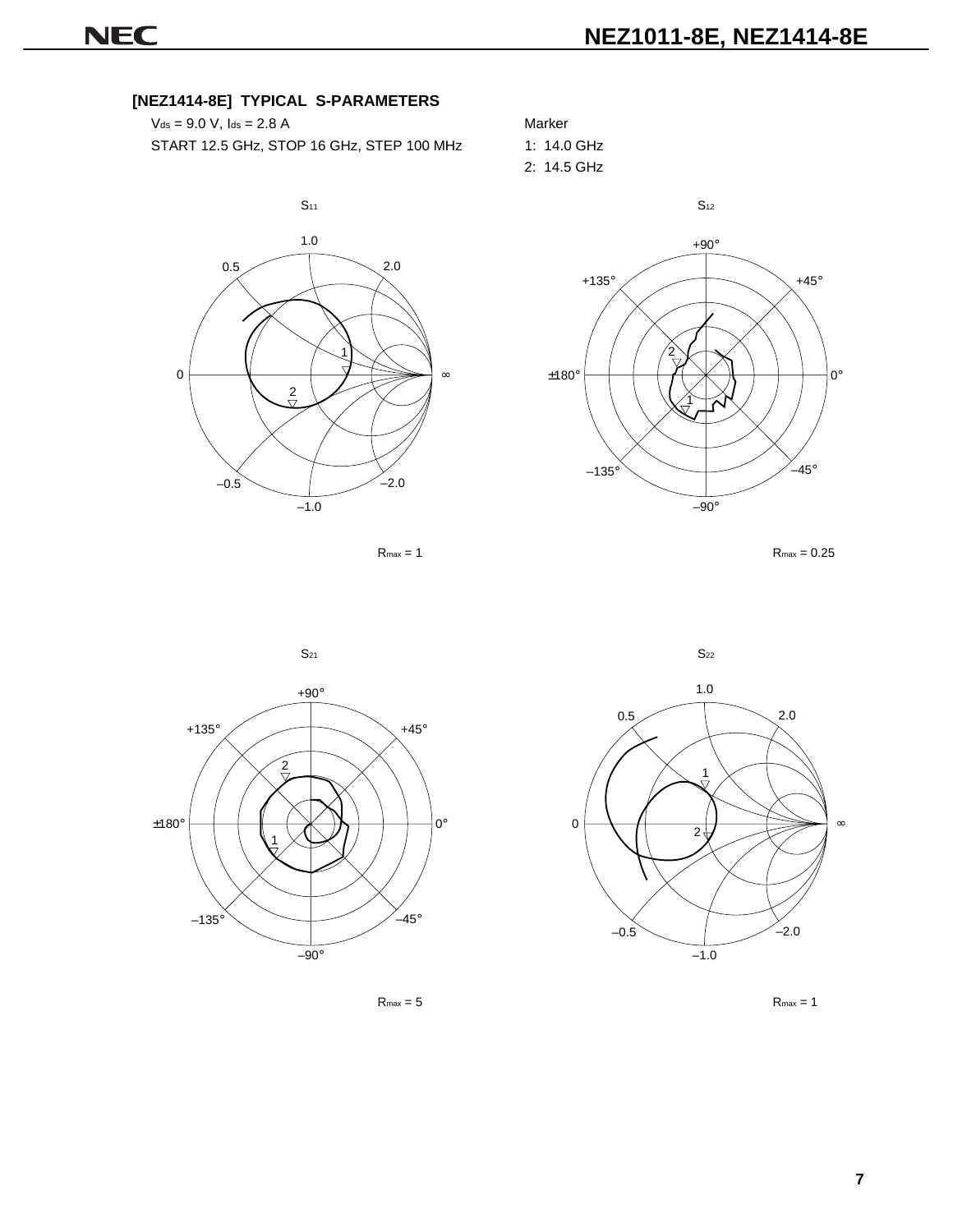## **[NEZ1414-8E] TYPICAL S-PARAMETERS**

MAG. AND ANG.

 $V_{ds} = 9.0 V$ ,  $I_{ds} = 2.8 A$ 

| <b>FREQUENCY</b> | S <sub>11</sub> |                 | S <sub>12</sub> |                 | $S_{21}$ |                 | $S_{22}$ |                 |
|------------------|-----------------|-----------------|-----------------|-----------------|----------|-----------------|----------|-----------------|
| GHz              | MAG.            | ANG.            | MAG.            | ANG.            | MAG.     | ANG.            | MAG.     | ANG.            |
|                  |                 | $(\text{deg.})$ |                 | $(\text{deg.})$ |          | $(\text{deg.})$ |          | $(\text{deg.})$ |
| 12.5             | 0.721           | 139.415         | 0.063           | 65.789          | 1.090    | 90.045          | 0.648    | $-135.265$      |
| 12.6             | 0.708           | 132.772         | 0.060           | 49.865          | 1.189    | 72.305          | 0.627    | $-142.873$      |
| 12.7             | 0.692           | 126.118         | 0.061           | 38.512          | 1.072    | 63.885          | 0.604    | $-150.787$      |
| 12.8             | 0.679           | 119.449         | 0.068           | 31.414          | 1.012    | 51.496          | 0.583    | $-158.823$      |
| 12.9             | 0.662           | 112.727         | 0.062           | 1.636           | 1.162    | 35.162          | 0.560    | $-167.023$      |
| 13.0             | 0.646           | 105.975         | 0.065           | $-6.348$        | 1.168    | 25.472          | 0.538    | $-175.622$      |
| 13.1             | 0.627           | 98.571          | 0.067           | $-23.775$       | 1.251    | 10.965          | 0.521    | 176.137         |
| 13.2             | 0.611           | 91.070          | 0.072           | $-37.200$       | 1.517    | $-2.589$        | 0.505    | 167.049         |
| 13.3             | 0.586           | 82.834          | 0.057           | $-37.231$       | 1.519    | $-18.701$       | 0.482    | 158.613         |
| 13.4             | 0.558           | 74.382          | 0.070           | $-53.072$       | 1.532    | $-34.930$       | 0.467    | 149.864         |
| 13.5             | 0.529           | 64.540          | 0.054           | $-56.314$       | 1.728    | $-43.120$       | 0.451    | 140.419         |
| 13.6             | 0.494           | 55.184          | 0.061           | $-74.305$       | 1.688    | $-56.186$       | 0.433    | 132.405         |
| 13.7             | 0.448           | 43.623          | 0.071           | $-76.429$       | 1.798    | $-83.164$       | 0.407    | 123.168         |
| 13.8             | 0.402           | 30.135          | 0.069           | $-99.610$       | 1.904    | $-97.068$       | 0.379    | 113.048         |
| 13.9             | 0.352           | 14.210          | 0.084           | $-102.548$      | 1.895    | $-116.284$      | 0.347    | 102.547         |
| 14.0             | 0.304           | $-4.327$        | 0.082           | $-119.795$      | 2.076    | $-140.185$      | 0.306    | 91.198          |
| 14.1             | 0.269           | $-27.205$       | 0.081           | $-136.199$      | 2.078    | $-157.244$      | 0.253    | 76.864          |
| 14.2             | 0.250           | $-53.572$       | 0.080           | $-148.309$      | 2.172    | $-173.417$      | 0.188    | 58.116          |
| 14.3             | 0.256           | $-79.363$       | 0.072           | $-162.986$      | 2.227    | 165.716         | 0.126    | 25.259          |
| 14.4             | 0.286           | $-103.241$      | 0.066           | $-173.622$      | 2.154    | 143.074         | 0.110    | $-37.318$       |
| 14.5             | 0.322           | $-122.532$      | 0.064           | 173.480         | 2.098    | 121.360         | 0.180    | $-85.219$       |
| 14.6             | 0.366           | $-138.154$      | 0.056           | 166.468         | 2.048    | 99.845          | 0.285    | $-111.360$      |
| 14.7             | 0.407           | $-151.177$      | 0.056           | 156.879         | 1.904    | 79.398          | 0.396    | $-129.289$      |
| 14.8             | 0.444           | $-161.592$      | 0.055           | 149.490         | 1.832    | 59.640          | 0.504    | $-143.650$      |
| 14.9             | 0.477           | $-171.208$      | 0.048           | 145.649         | 1.666    | 35.789          | 0.598    | $-156.091$      |
| 15.0             | 0.503           | -178.844        | 0.050           | 143.612         | 1.375    | 12.636          | 0.681    | $-166.923$      |
| 15.1             | 0.526           | 174.212         | 0.047           | 137.404         | 1.149    | $-6.188$        | 0.747    | $-176.864$      |
| 15.2             | 0.544           | 167.849         | 0.049           | 136.461         | 1.021    | $-25.470$       | 0.796    | 174.066         |
| 15.3             | 0.562           | 162.291         | 0.052           | 131.212         | 0.825    | $-47.459$       | 0.835    | 165.850         |
| 15.4             | 0.572           | 156.702         | 0.056           | 122.258         | 0.682    | $-67.206$       | 0.852    | 157.773         |
| 15.5             | 0.584           | 151.882         | 0.060           | 122.717         | 0.621    | $-82.501$       | 0.866    | 150.892         |
| 15.6             | 0.591           | 147.100         | 0.069           | 113.154         | 0.535    | $-100.688$      | 0.865    | 144.212         |
| 15.7             | 0.598           | 142.592         | 0.076           | 109.553         | 0.458    | $-122.328$      | 0.866    | 138.057         |
| 15.8             | 0.606           | 138.519         | 0.082           | 100.716         | 0.396    | $-143.083$      | 0.849    | 130.919         |
| 15.9             | 0.624           | 133.547         | 0.095           | 96.384          | 0.326    | $-169.106$      | 0.810    | 124.834         |
| 16.0             | 0.603           | 124.123         | 0.135           | 81.547          | 0.212    | 168.591         | 0.830    | 118.132         |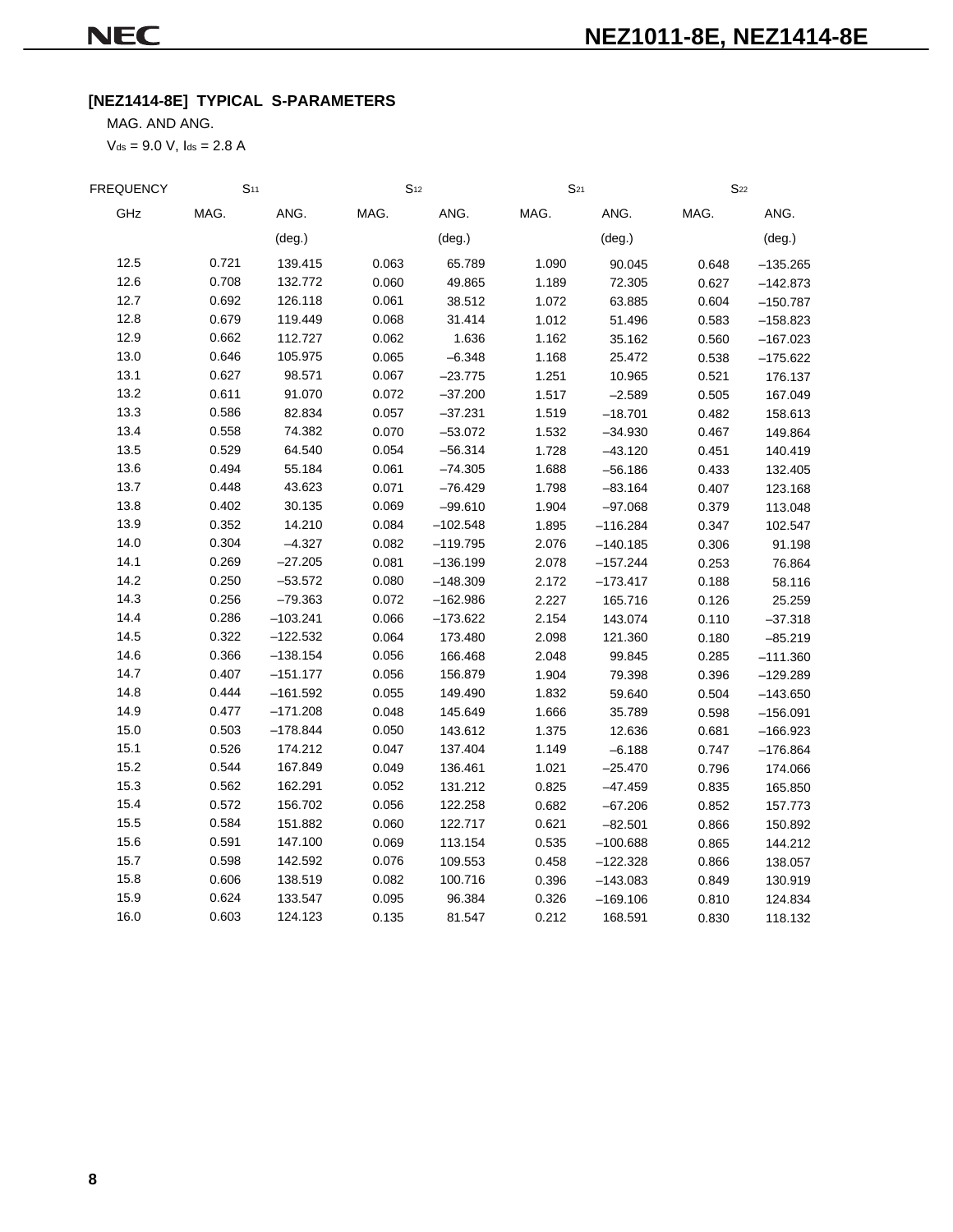#### **PACKAGE DIMENSIONS (UNIT: mm)**

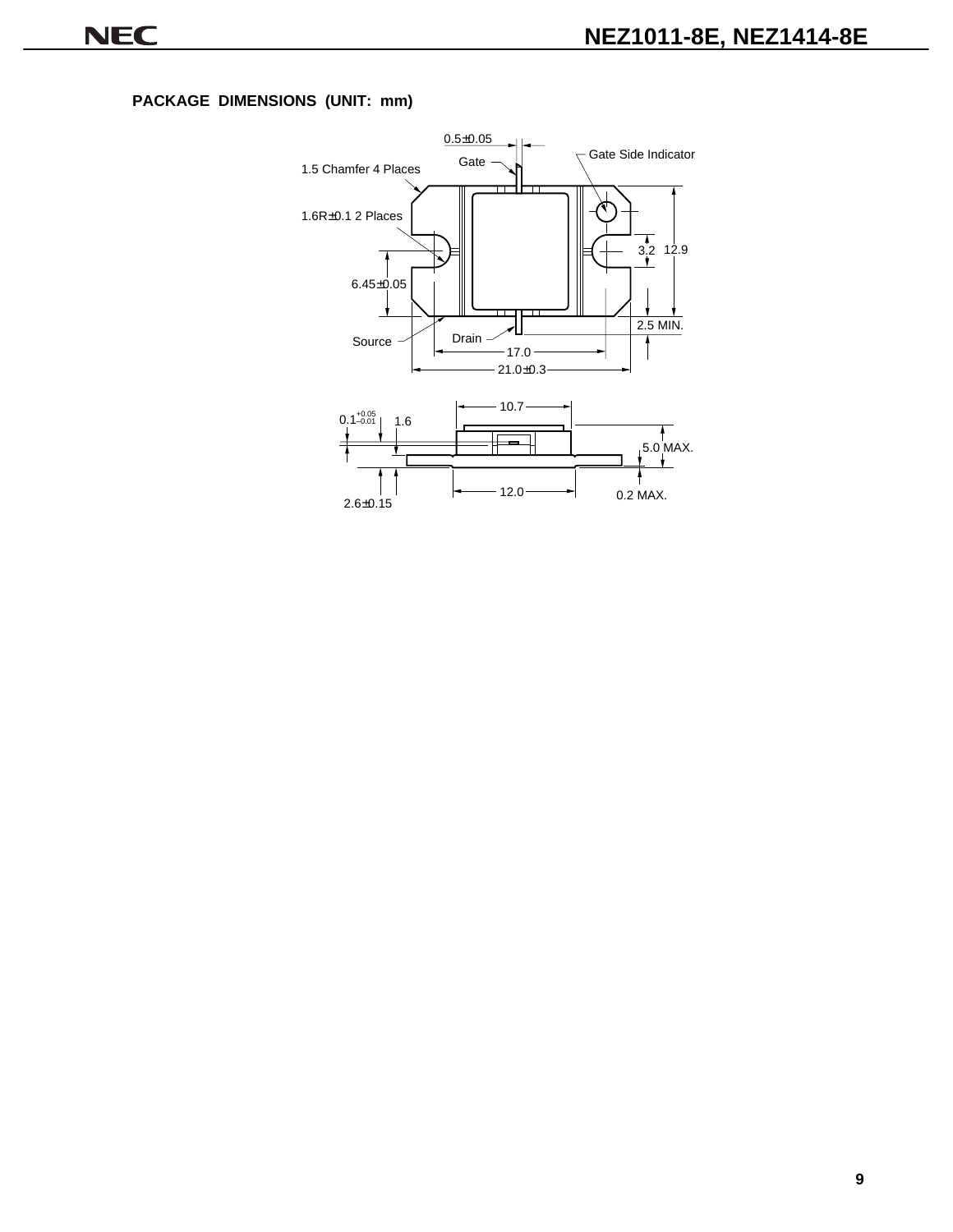#### **RECOMMENDED SOLDERING CONDITIONS**

This product should be soldered under the following recommended conditions. For soldering methods and conditions other than those recommended below, contact your NEC sales representative.

| Soldering Method | <b>Soldering Conditions</b>                                     | <b>Recommended Condition Symbol</b> |
|------------------|-----------------------------------------------------------------|-------------------------------------|
| Partial Heating  | Pin temperature: 260°C<br>Time: 5 seconds or less (per pin row) |                                     |

For details of recommended soldering conditions, please contact your local NEC sales office.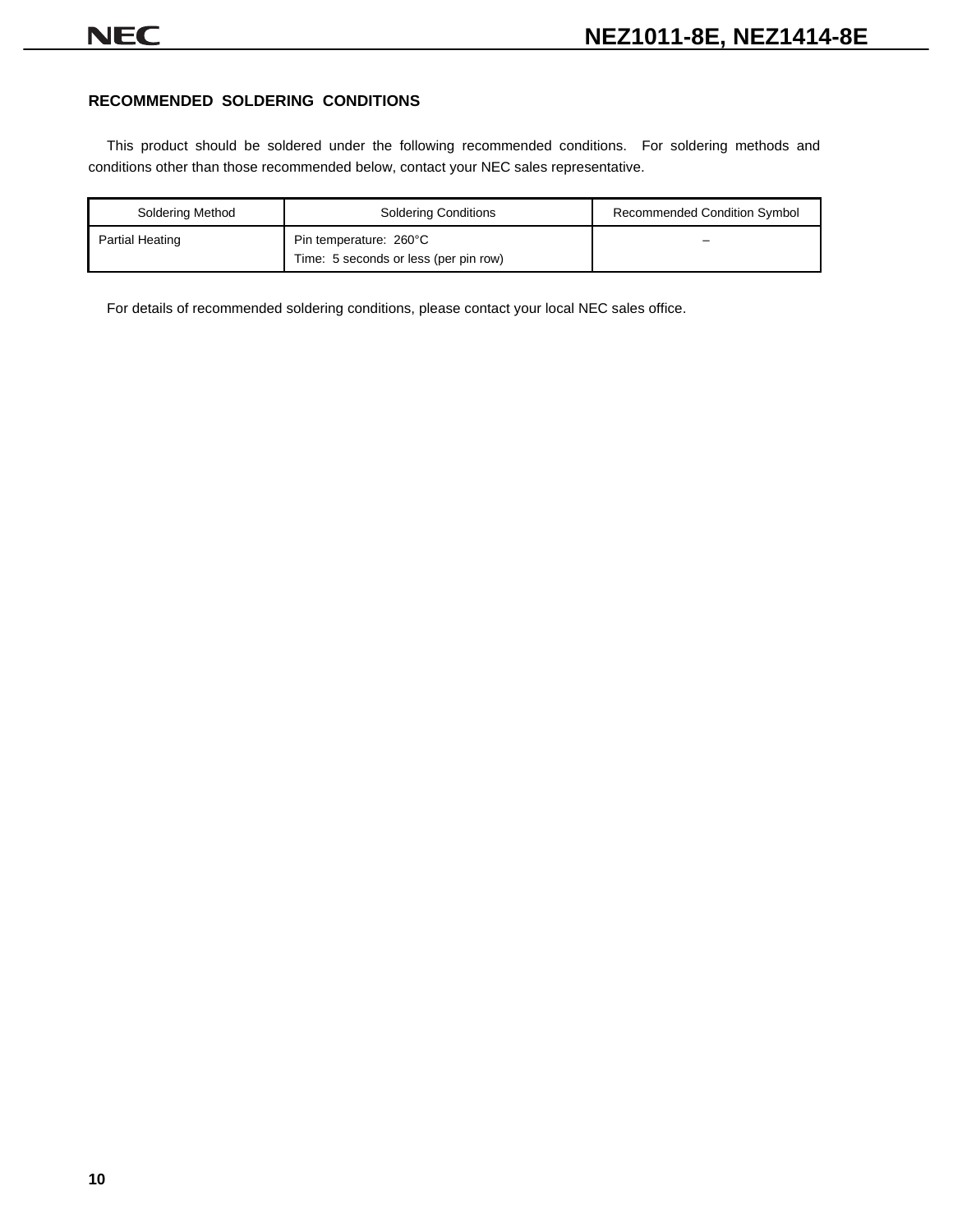**[MEMO]**